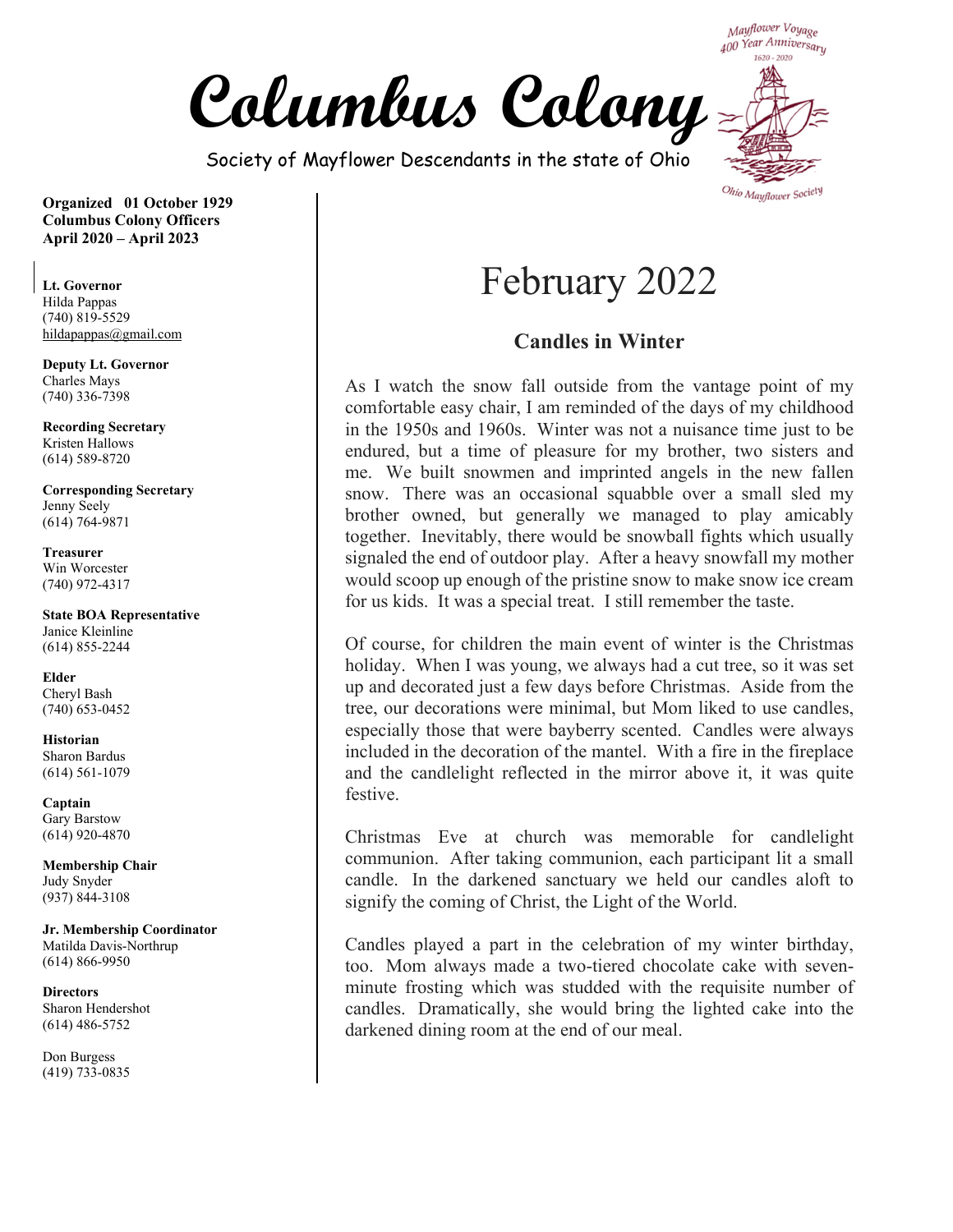Our lives are like lighted candles. They burn brightly in our youth and as they burn down, they finally flicker and go out. While we are alive, may we use our time wisely and live good lives so that even when our candles go out, the light they shed is still remembered.

*"This is the message we have heard from him and declare to you: God is light; in him there is no darkness at all." 1 John 1:5, New International Bible.*

*Cheryl Bash Columbus Colony Elder*

#### **Bayberry Candles**

According to tradition, the candle should be lit in the evening, when you see the first star appear in the sky. You should not extinguish the candle yourself (bad luck!); it should burn until after midnight down to the nub and go out on its own.

> "*For a Bayberry candle burned to the socket Will bring joy to the heart and gold to the pocket*"

When the first settlers arrived on our shores, every moment was one of survival. Everything was in short supply - including candles. Generally, candles were made of tallow (animal fat) which tend to smoke and give off an odor - they can turn rancid as well. It didn't take long for the early colonists to discover that the abundant bayberry bush had berries that would give off a waxy residue when boiled, resulting in a sweet-smelling wax with a longer, cleaner burn than tallow candles. However, one pound of bayberry wax requires 15 pounds of bayberries, so bayberry candles were considered a luxury and only burned on special occasions.

Bayberry tapers were a real treasure to the colonists who saved them for special occasions - it was a luxury to be saved and relished. Soon, it became tradition to burn bayberry candles on festive days like Christmas or New Year's Eve **to bring blessings of abundance in the upcoming year**. This tradition continues yet today.



Lila Hill, who celebrated her 100<sup>th</sup> birthday on January 9, sent a very nice note thanking all the Columbus Colony members who sent her a birthday card. Lila became a member of the Marietta Colony on April 15, 2008. Her Pilgrim ancestor is William Brewster. (*Marietta Colony disbanded in 2013 and most members transferred to our Columbus Colony*.)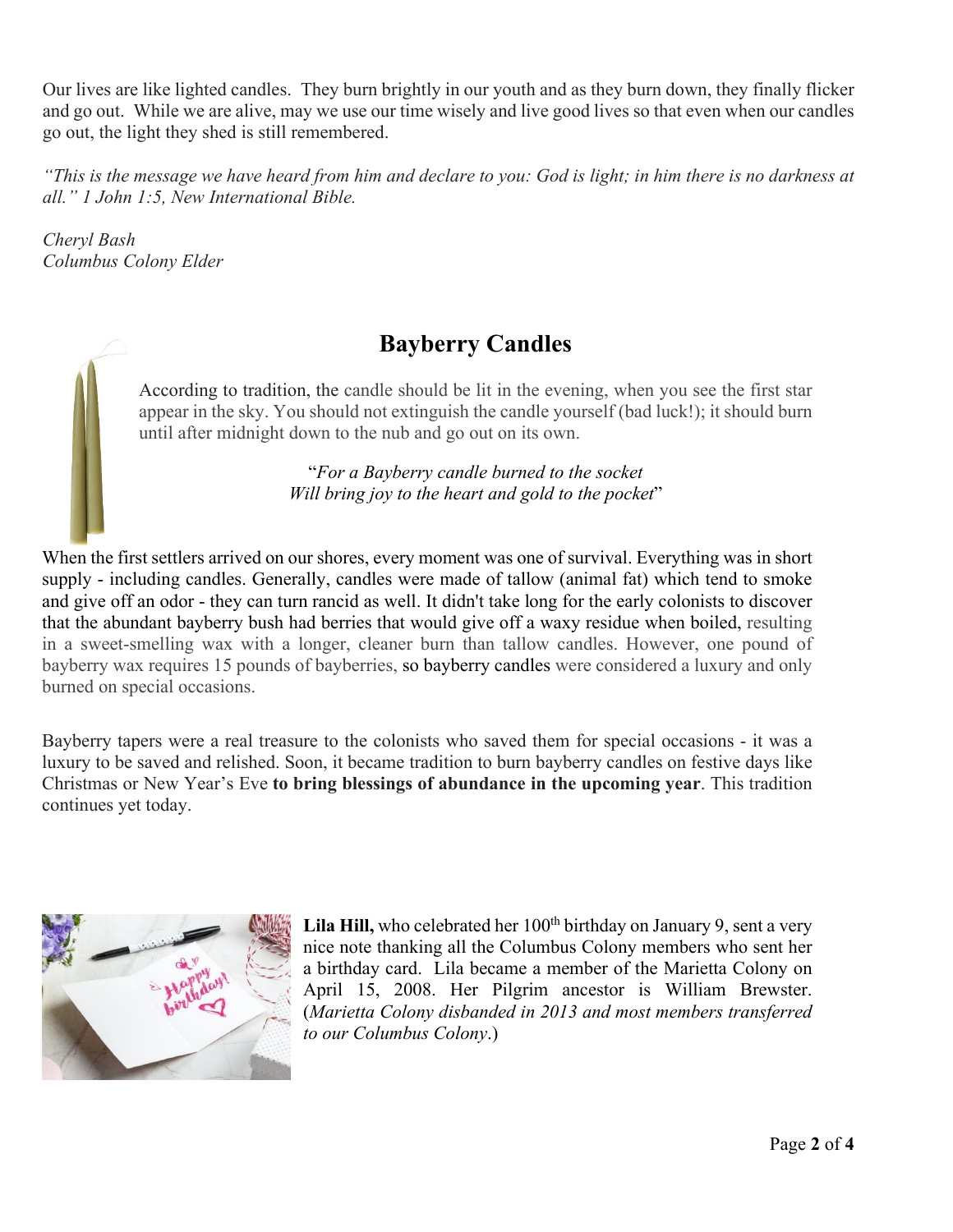### **The Ohio Mayflower Society Cookbook Project**



Our state society sold 451 of the original 550 ordered. Columbus Colony members purchased 94 of these cookbooks. Congratulations to Tom Gregory who submitted the most recipes from our colony – 27 recipes. Cookbooks will be available at our April Spring Meeting at a cost of **\$20.00** each. You can also order cookbook(s) to be mailed to you or someone else, by mailing a check, payable to SMDOH, for \$25.00 to Hilda Pappas, 156 Lakeshore Drive W., Hebron, OH 43025. If you are purchasing multiple cookbooks

to be mailed to the same address, please contact me for a mailing cost. I will be taking all unsold cookbooks to the Ohio Genealogy Society Conference at Great Wolfe Lodge in Mason, OH on April 27-30. Once these are sold – we will not be reordering. This may be your last chance to purchase this cookbook with 520 recipes submitted by 117 members.

#### **Columbus Colony Pins for Sale**

We still have Colony Member Pins, Jr. Member Pins, and Friend Pins for sale They are \$5.00 each. If you are a sponsor of a Jr. Member, this special Jr. Member Pin would be a great gift to give to him/her. If you are a new member, you will receive a Member Pin at no cost with information about the Ohio Society, our Columbus Colony, and an Ohio Mayflower Society Member Handbook. If you became a member in 2021 and did not receive your Colony Member Pin and accompanying information in a pink bubble envelope; I apologize – please contact me (Hilda Pappas).

# **400th Anniversary of the Landing of the Pilgrims Items for Sale**

We have items that were purchased for the 400<sup>th</sup> Anniversary of the Landing of the Pilgrims that had been cancelled due to COVID. The state society gave each attendee these items at the 400<sup>th</sup> Anniversary of the First Thanksgiving celebration. After the October 2021 event, the remaining items were distributed to each colony to sell. These were made available at our November Compact Day meeting and our colony still has a few of these items for you to purchase. **They will be available at the April**  meeting: SMDOH 400<sup>th</sup> Anniversary tote bag (\$10.00), small SMDOH reusable tin (\$2.00), 400<sup>th</sup> Anniversary cork coaster (\$3.00),  $5''x7''$  400<sup>th</sup> Anniversary notebook with pen (\$5.00), and a special SMDOH 400<sup>th</sup> Anniversary pin (\$5.00). Please contact Hilda if you have an interest in purchasing one or more of these items.